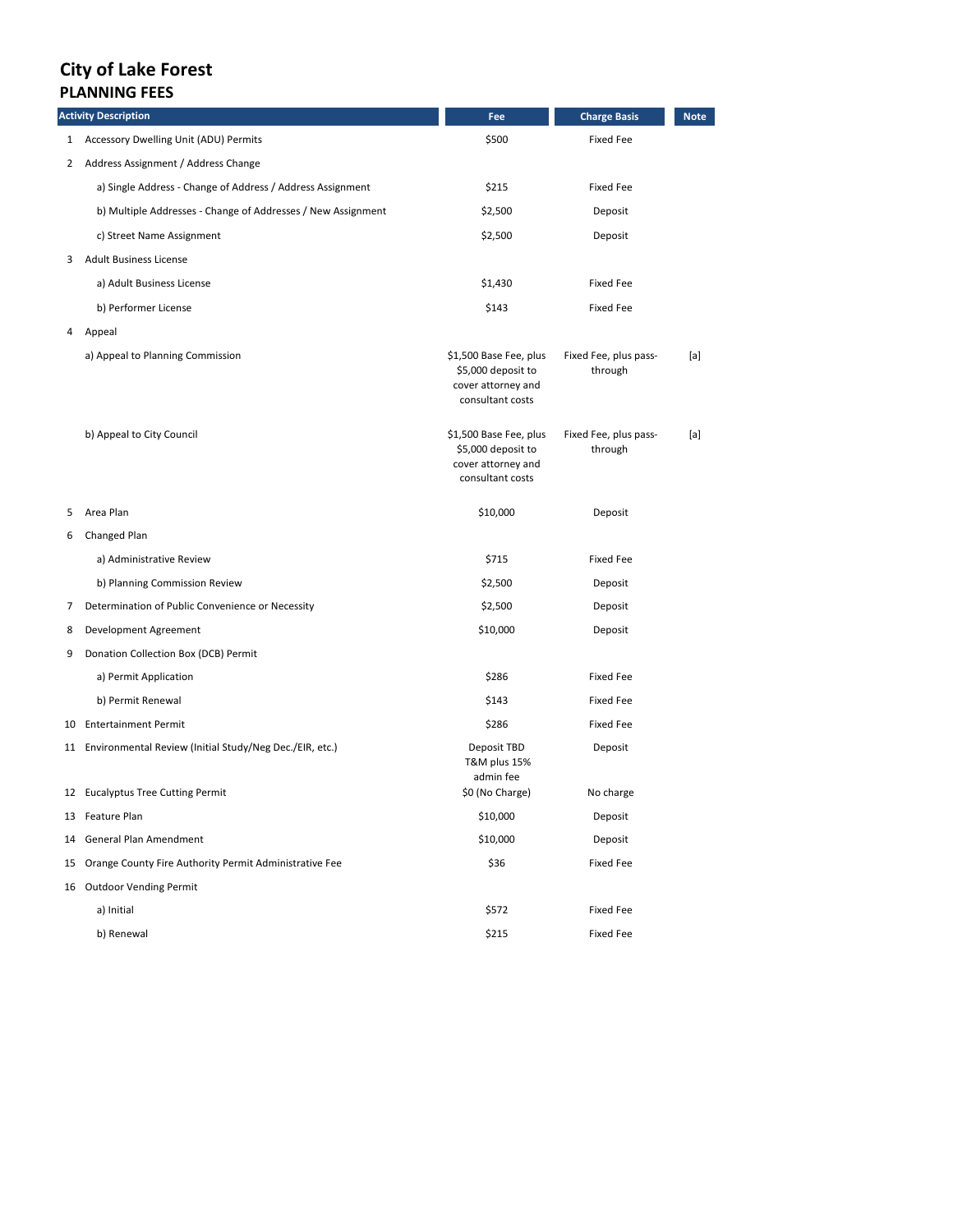## **City of Lake Forest PLANNING FEES**

|    | <b>Activity Description</b>                                                                         | Fee                                      | <b>Charge Basis</b> | <b>Note</b> |
|----|-----------------------------------------------------------------------------------------------------|------------------------------------------|---------------------|-------------|
|    | 17 Peer-Reviewed Technical Studies                                                                  | Deposit TBD<br>T&M plus 15%<br>admin fee | Deposit             |             |
|    | 18 Planned Sign Program                                                                             |                                          |                     |             |
|    | a) Minor Planned Sign Program (Administrative Review)                                               | \$429                                    | Deposit             |             |
|    | b) Minor Planned Sign Program (Planning Commission Review)                                          | \$2,500                                  | Deposit             |             |
|    | c) Planned Sign Program (Planning Commission Review)                                                | \$2,500                                  | Deposit             |             |
|    | 19 Pre-Application                                                                                  | \$2,500                                  | Deposit             |             |
|    | 20 Project Consultation (Prior to Application Submittal)<br>(For consultations exceeding two hours) | \$500                                    | Deposit             | [b]         |
|    | 21 Review of By-Right Multi-family Residential Project                                              | \$2,500                                  | Deposit             | [c]         |
|    | 22 Shopping Cart                                                                                    |                                          |                     |             |
|    | a) Shopping Cart Retrieval Plan                                                                     | \$0 (No Charge)                          | No charge           |             |
|    | b) Shopping Cart Containment Plan                                                                   | \$285                                    | Deposit             |             |
|    | 23 Single Season Sales (e.g. Agricultural, Seasonal Event, etc.)                                    |                                          |                     |             |
|    | a) Agricultural Sales                                                                               | \$143                                    | <b>Fixed Fee</b>    |             |
|    | b) Other Seasonal Events (e.g. Christmas Tree, Pumpkin)                                             | \$143                                    | <b>Fixed Fee</b>    |             |
|    | 24 Site Development Permit                                                                          |                                          |                     |             |
|    | a) Administrative Review                                                                            | \$2,500                                  | Deposit             | [d]         |
|    | b) Planning Commission Review                                                                       | \$5,000                                  | Deposit             | [d]         |
|    | c) Not Exempt from CEQA                                                                             | \$10,000                                 | Deposit             | [d]         |
| 25 | Special Event Permit Application Review                                                             | \$358                                    | <b>Fixed Fee</b>    |             |
| 26 | Specific Plan                                                                                       | \$10,000                                 | Deposit             |             |
| 27 | Temporary Outdoor Promotion Permit Application Review                                               | \$143                                    | <b>Fixed Fee</b>    |             |
|    | 28 Temporary Promotional Wall Banner Permit                                                         |                                          |                     |             |
|    | a) Non-Commercial                                                                                   | \$0 (No Charge)                          | Fixed Fee           |             |
|    | b) Commercial                                                                                       | \$72                                     | <b>Fixed Fee</b>    |             |
|    | 29 Tentative Map                                                                                    |                                          |                     |             |
|    | a) Tentative Parcel Map (TPM)                                                                       | \$7,500                                  | Deposit             |             |
|    | b) Tentative Tract Map (TTM)                                                                        | \$10,000                                 | Deposit             |             |
|    | c) Revised TPM / TTM                                                                                | \$5,000                                  | Deposit             |             |
|    | 30 Use Permit                                                                                       |                                          |                     |             |
|    | a) Minor                                                                                            | \$2,500                                  | Deposit             |             |
|    | b) Major                                                                                            | \$5,000                                  | Deposit             |             |
|    | c) Not Exempt from CEQA                                                                             | \$10,000                                 | Deposit             |             |